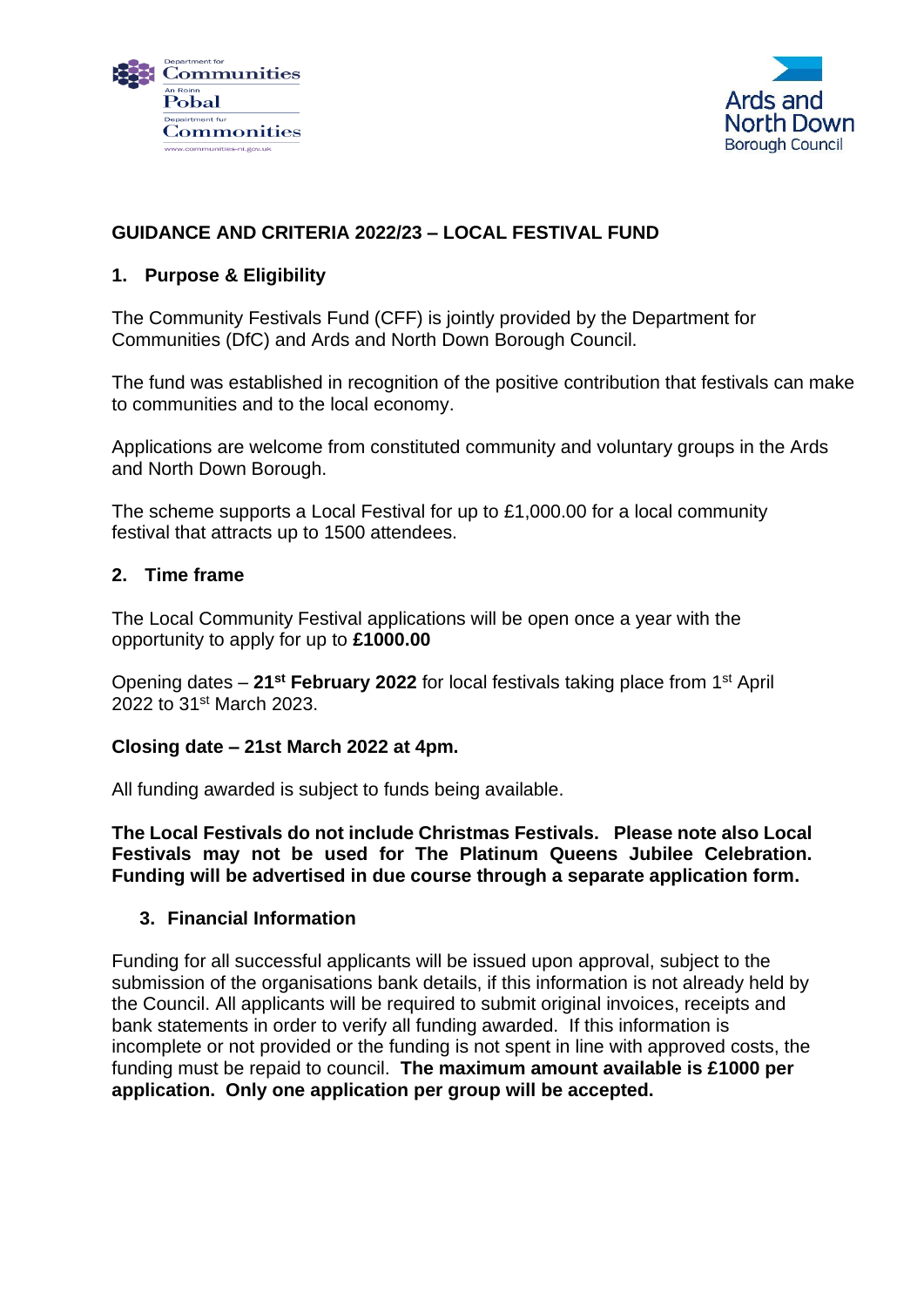## **4. Scored criteria for the funding**

Grant awards will be made to applicants that meet the following criteria.

- a) promote equality and target those with low incomes and socially excluded;
- b) to celebrate and encourage cultural expression;
- c) to enhance community relations;
- d) to enable partnership working between the community and voluntary sector and local Councils;
- e) to improve the capacity of community festivals by providing support and training in addition to funding towards the cost of events.

## **5. Exclusions**

The Community Festivals Fund will not provide funding for the following activities:

- Individuals
- Political organisations
- festivals taking place outside the Ards and North Down area;
- festivals of a commercial nature, organised to make a profit;
- trade or professional conferences/conventions;
- festivals that are primarily fundraising events, are heavily branded with charity branding or deploy potential sources of income from a festival to a charity;
- awards ceremonies or industry events;
- residential courses and associated events;
- festivals that are social events for an organisation;
- primarily tourism focused events where the organisation cannot demonstrate significant community involvement;
- retrospective festivals/events that have already taken place; and
- festivals/events which conflict with any Council run festival/event.

In addition to the above exclusions, examples of eligible and ineligible expenditure are outlined below:

| <b>Eligible expenditure</b> | Non-eligible expenditure     |
|-----------------------------|------------------------------|
| Insurance for the festival  | Gratuities, gifts and prizes |
| Venue Hire                  | Charitable donations         |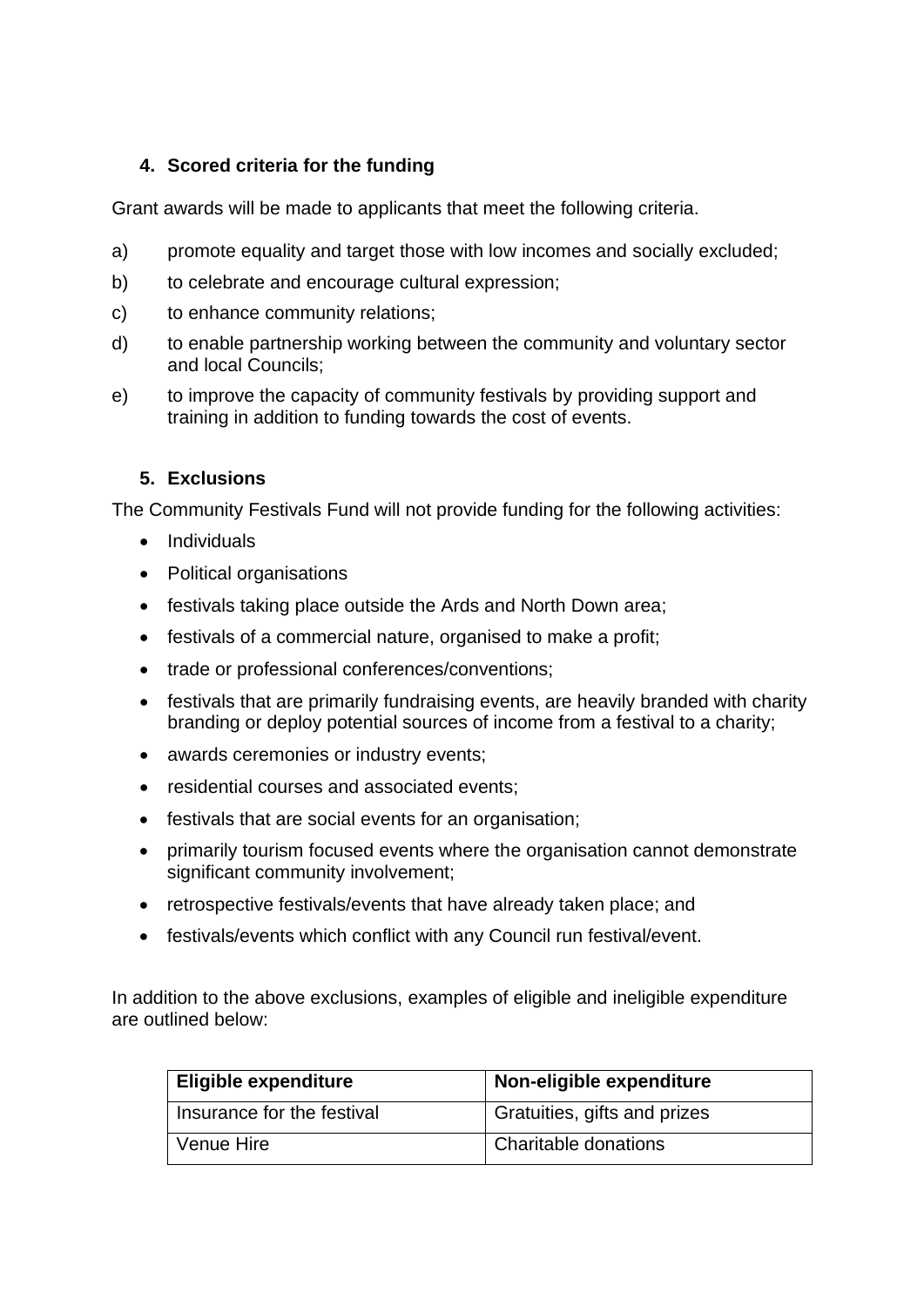| Entertainment costs -                                               | Cash payments unsupported by an<br>appropriate petty cash system or<br>committee expenditure forms. |
|---------------------------------------------------------------------|-----------------------------------------------------------------------------------------------------|
| Such as: Bouncy Castles, face<br>painters, balloon modelling etc.   |                                                                                                     |
| Equipment hire                                                      | General running costs                                                                               |
| Catering                                                            | Any costs not approved by the<br>assessment panel                                                   |
| Advertising and marketing                                           | Any costs not in the application form                                                               |
| Printing                                                            | Alcohol                                                                                             |
| Administration related to the festival<br>(stationery, postage etc) | Staff salaries/Professional fees                                                                    |

### **6. Corporate Grants Policy**

All applications will be treated in line with the Councils Corporate Grants Policy. Copies of which will be available on the Councils website or by request.

### **7. Government Funding Database (GFD)**

Ards and North Down Borough Council has adopted the Northern Ireland Executive's Best Practice Principles to reduce bureaucracy through the use of Government Funding Database. The GFD requires the Council to input details of all successful applicants onto the database.

Applicants are required to set up a profile and upload the following essential information on to the Government Funding Database:

Constitution/Memorandum of Association, List of Office Bearers/Board of Governors, Annual Accounts/Financial Statement

Please submit with your application the supporting documents on the checklist in the application form and the completed declaration confirming the documents are up to date and fit for purpose.

The information entered on to the Government Funders Database can then be shared across funding organisations. All subsequent funders who wish to fund the same voluntary/community organisation can then access this information, rather than applicants providing multiple copies to each funder.

Please contact the Community Development Team if you need any more information on the Government Funding Database*.*

#### **8. Incomplete Applications**

Incomplete applications will not be considered